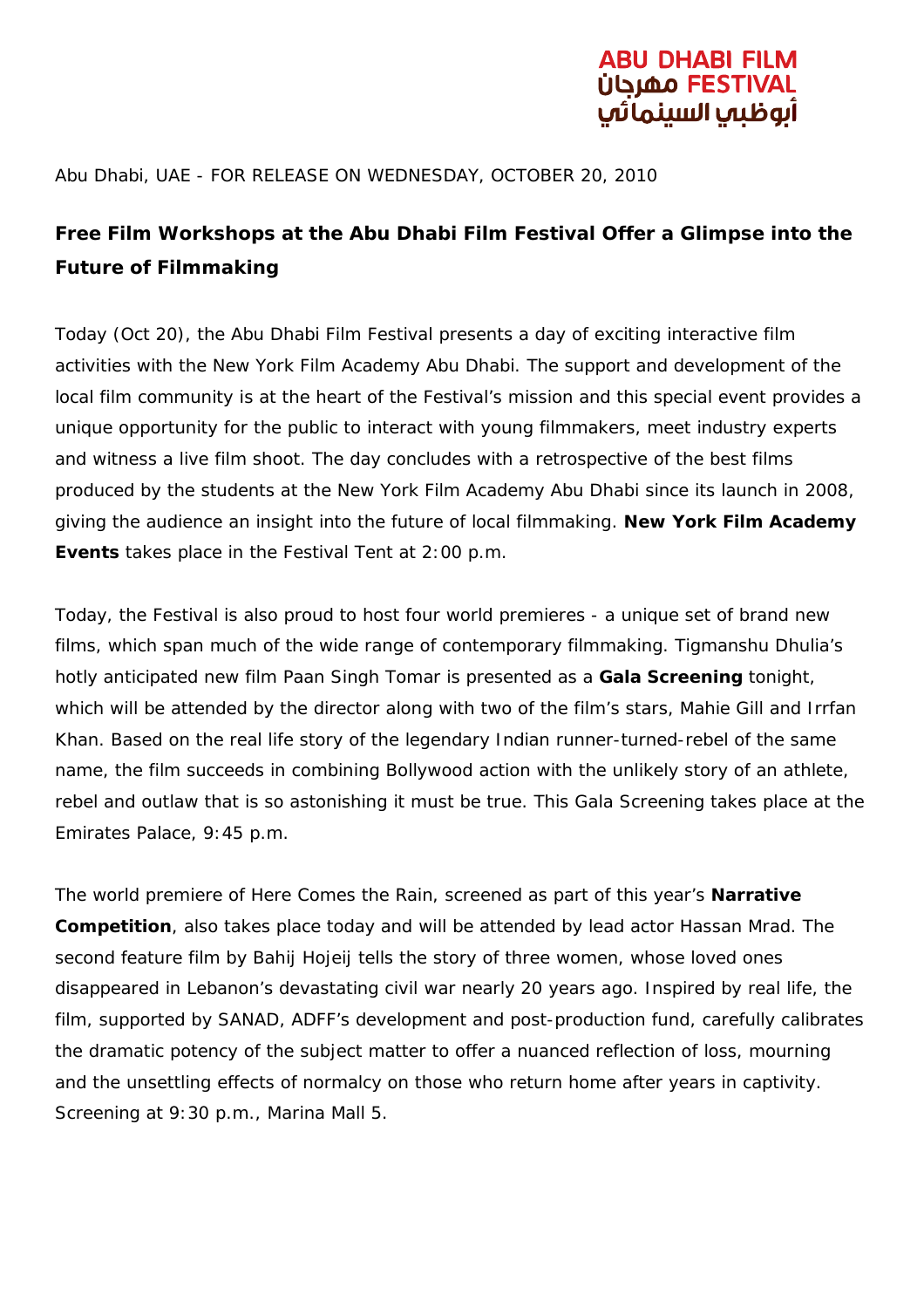### BU DHABI FILM <u>ÜGLAO FEST</u> آىوظىب السىنمائ

*Carlos*, Olivier Assayas' cinematic rendering of the life of the notorious terrorist, assassin and mercenary nicknamed "Carlos the Jackal", is also part of the Narrative Competition. The film portrays a contradictory man of criminal genius and numerous obsessions, who became world famous as a perpetrator of ruthless commando operations. Assayas succeeds in delivering a riveting version of a story that, until now, has been limited to flat and mercenary portrayals. This screening takes place at 6:00 p.m. at the Emirates Palace.

Today's line-up of films from the **Documentary Competition** also features a world premiere: *A Man's Story* by Varon Bonicos, who followed the celebrity fashion designer Ozwald Boateng for the past twelve years. Chronicling Boateng's path to becoming one of the most glamorous tailors on London's iconic Savile Row, the film is as unique and compelling as its subject. *A Man's Story* is shown at Abu Dhabi Theater, 6:30 p.m.

*We Were Communists* by Lebanese documentary filmmaker Maher Abu Samra is also part of the Documentary Competition this year. The film revolves around a band of brothers, former comrades-in-arms affiliated to the Lebanese Communist Party, who gather at the filmmaker's house to map out the new lines of tension and potential conflict that characterize today's Beirut. Artistically and politically audacious, the film travels the chimera of Lebanon's postwar landscape. *We Were Communists* was co-funded by the Abu Dhabi Film Festival, where it was shown as a work-in-progress last year, before it was screened at the Venice Film Festival last month. Screening tonight at Marina Mall 2, 10:00 p.m.

*Living Skin*, the debut feature of the young Egyptian director Fawzi Saleh, also celebrates its world premiere at the Festival today. The film will be screened in the presence of the film's producer, the Egyptian film star Mahmoud Hemada. An unflinching investigation into the dire living conditions of children working in Cairo's tanneries, this powerful, socially engaged film is part of the **New Horizons / Afaq Jadida Competition** and screens at Marina Mall 1, 4:45 p.m.

Today's films from the New Horizons / Afaq Jadida Competition also include two Middle East Premieres. Iranian director Zamani Esmati's *Orion* is a gripping psychological drama and a defiant plea against state-enforced moral codes. The film was entirely self-financed, shot on location without permits and edited in consultation with the acclaimed writer and director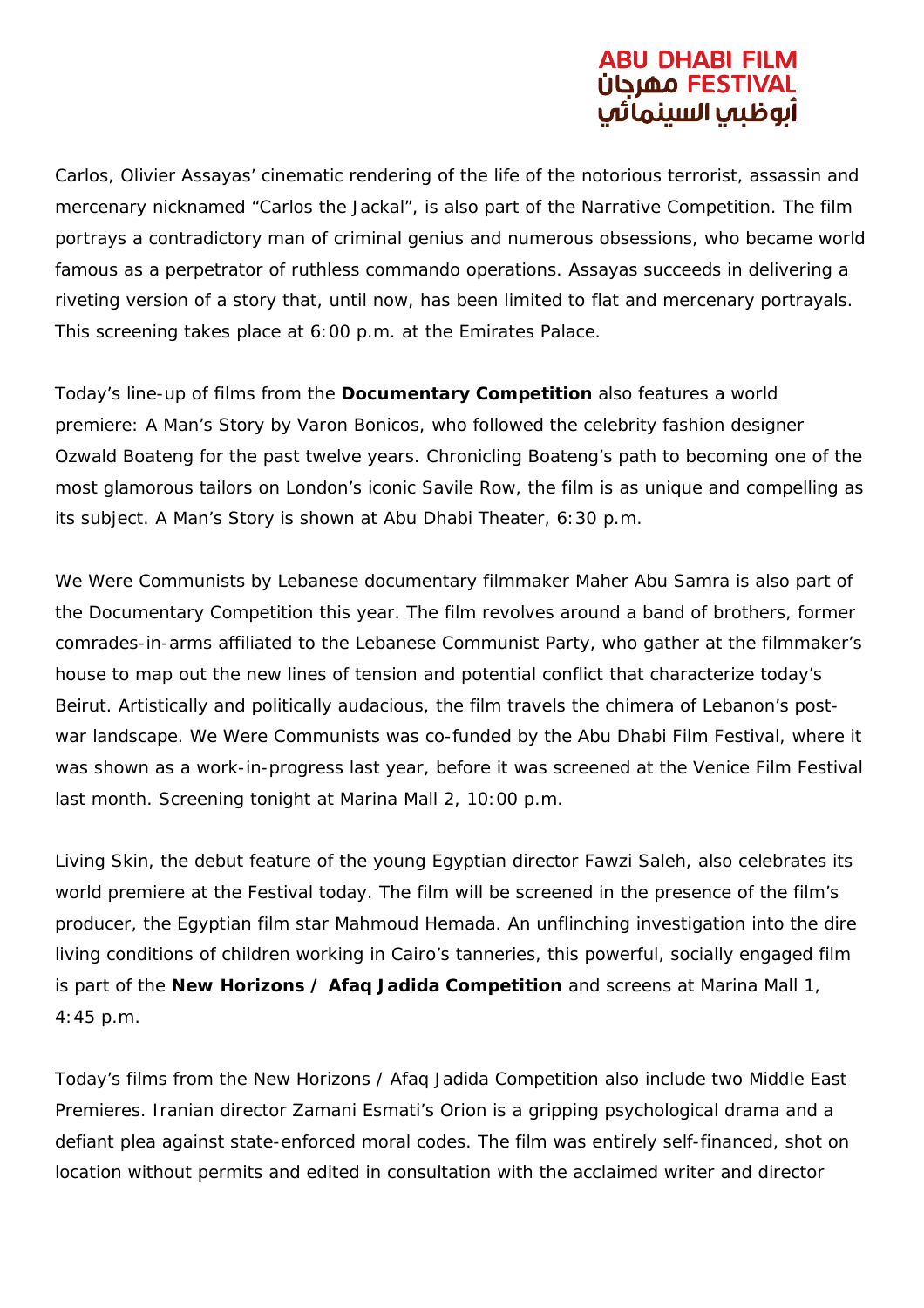# BU DHABI FILM الوظيما السينما

Jafar Panahi, whose short film *The Accordion* was shown at the Abu Dhabi Film Festival's Opening Night this year. *Orion* is screened at Marina Mall 1, 7:15 p.m.

*El Ambulante* tells the story of Daniel Burmeister, who wanders on his own through the small towns and villages of his homeland Argentina, with nothing but a broken down car, a video camera and a light. The film, directed by the Argentinean filmmakers Lucas Marcheggiano, Eduardo de la Serna and Adriana Yurcovich, proves that cinematic art can be found in the humblest of places. Showing at Abu Dhabi Theater, 10:00 p.m.

**"What in the World Are We Doing to Our World?"**, the Festival's special program of environmental films, features the Middle East premiere of Lorenz Knauer's latest documentary, *Jane's Journey*, about the world-famous primatologist Dr. Jane Goodall. Fusing archive footage with impressions from Goodall's recent voyage across several continents, the film shines a light on her intense and exciting past, delivering an intimate portrayal of the woman whose scientific breakthroughs are considered to be among the most important of the past century. Screening at Marina Mall 4, 7:00 p.m.

Today's screening schedule also includes the next round of short films from this year's **Emirates Competition** and **Short Film Competition,** with three unique programs being shown at Marina Mall. *Emirates Competition 5 - Student Shorts Documentary* is shown at Marina Mall 1, 1:00 p.m. *Shorts Competition 3* screens at 4:00 p.m., followed by *Student Shorts Competition 2* is screened at Marina Mall 8, 6:45 p.m. Today's line-up of short films concludes with *Shorts Competition 4*, taking place at 10:00 p.m., both at Marina Mall 4.

#### **ABOUT THE FESTIVAL**

As the only Festival in the region where works by Arab filmmakers are represented equally in competition with those by major talents of world cinema, the Festival offers Abu Dhabi's diverse and enthusiastic audiences a means of engaging with their own and others' cultures through the art of cinema. At the same time, a strong focus on the bold new voices of Arab cinema connects with Abu Dhabi's role as a burgeoning cultural capital in the region and marks the Festival as a place for the world to discover and gauge the pulse of recent Arab film.